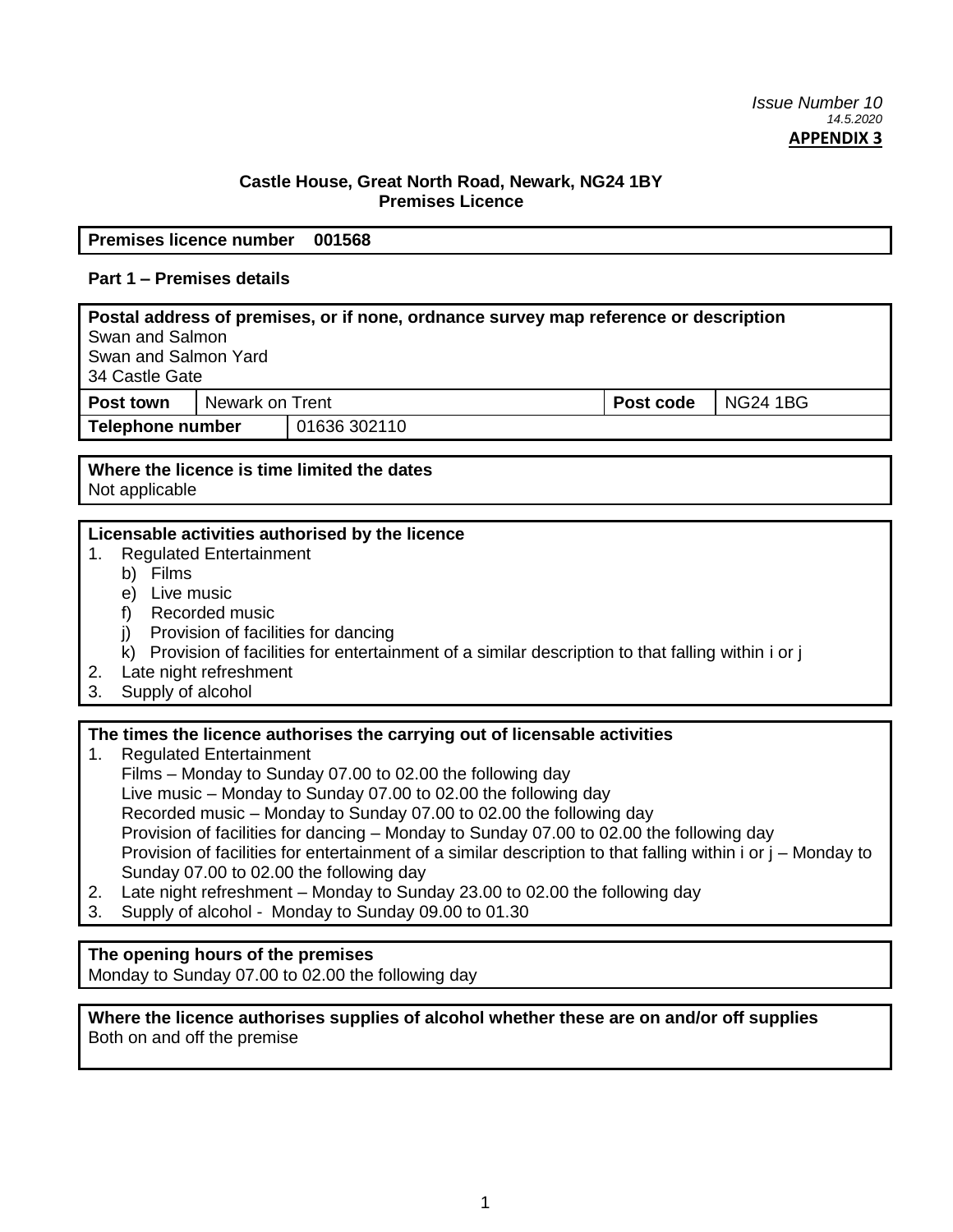## **Part 2**

**Name, (registered) address, telephone number and e-mail (where relevant) of holder of premises licence**

T J Inns Ltd Swan and Salmon 34 Castle Gate **Newark** NG24 1BG

**Registered number of holder, for example company number, charity number (where applicable)** Company Number: 12303807

**Name, address and telephone number of designated premises supervisor where the premises licence authorises the supply of alcohol** Anthony David Hall

**Personal licence number and issuing authority of personal licence held by designated premises supervisor where the premises licence authorises the supply of alcohol** Personal licence number: PA0324 Issuing Authority: Rushcliffe Borough Council

#### **Annex 1 - Mandatory conditions**

#### **Designated Premises Supervisor**

No alcohol may be supplied under this Licence:

- (a) at any time when there is no Designated Premises Supervisor in respect of these Premises; or
- (b) at any time when the Designated Premises Supervisor does not hold a personal licence or his/her personal licence is suspended.

#### **Authorisation By Personal Licence Holders**

Every supply of alcohol under this licence must be made or authorised by a person who holds a personal licence.

#### **Irresponsible Promotions**

(1) The responsible person must ensure that staff on relevant premises do not carry out, arrange or participate in any irresponsible promotions in relation to the premises.

(2) In this paragraph, an irresponsible promotion means any one or more of the following activities, or substantially similar activities, carried on for the purpose of encouraging the sale or supply of alcohol for consumption on the premises—

(a) games or other activities which require or encourage, or are designed to require or encourage, individuals to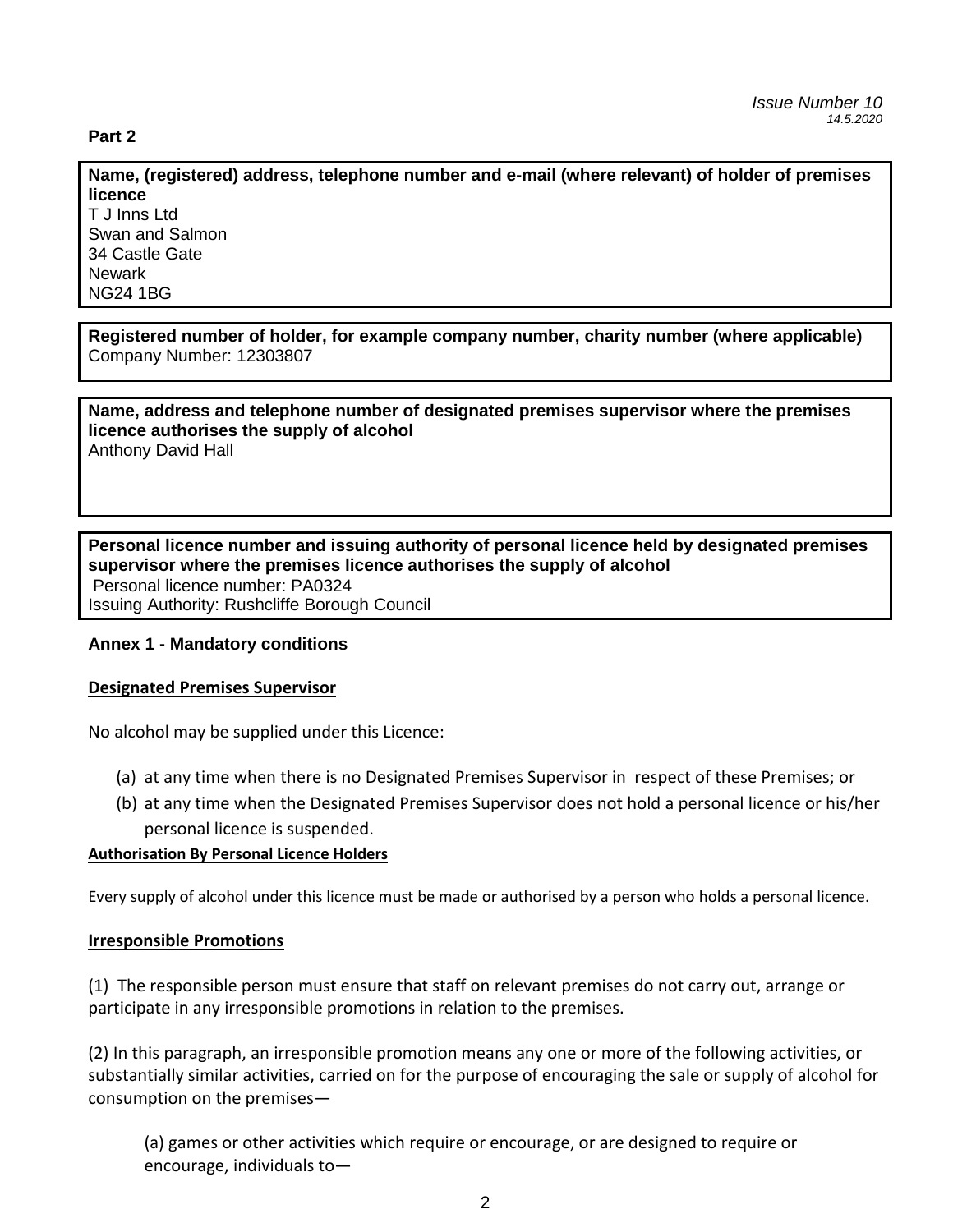(i) drink a quantity of alcohol within a time limit (other than to drink alcohol sold or supplied on the premises before the cessation of the period in which the responsible person is authorised to sell or supply alcohol), or

(ii) drink as much alcohol as possible (whether within a time limit or otherwise);

(b) provision of unlimited or unspecified quantities of alcohol free or for a fixed or discounted fee to the public or to a group defined by a particular characteristic in a manner which carries a significant risk of undermining a licensing objective;

(c) provision of free or discounted alcohol or any other thing as a prize to encourage or reward the purchase and consumption of alcohol over a period of 24 hours or less in a manner which carries a significant risk of undermining a licensing objective;

(d) selling or supplying alcohol in association with promotional posters or flyers on, or in the vicinity of, the premises which can reasonably be considered to condone, encourage or glamorise anti-social behaviour or to refer to the effects of drunkenness in any favourable manner;

(e) dispensing alcohol directly by one person into the mouth of another (other than where that other person is unable to drink without assistance by reason of disability).

# **Potable Water**

The responsible person must ensure that free potable water is provided on request to customers where it is reasonably available.

# **Age Verification**

(1) The premises licence holder or club premises certificate holder must ensure that an age verification policy is adopted in respect of the premises in relation to the sale or supply of alcohol.

(2) The designated premises supervisor in relation to the premises licence must ensure that the supply of alcohol at the premises is carried on in accordance with the age verification policy.

(3) The policy must require individuals who appear to the responsible person to be under 18 years of age (or such older age as may be specified in the policy) to produce on request, before being served alcohol, identification bearing their photograph, date of birth and either—

(a) a holographic mark, or

(b) an ultraviolet feature.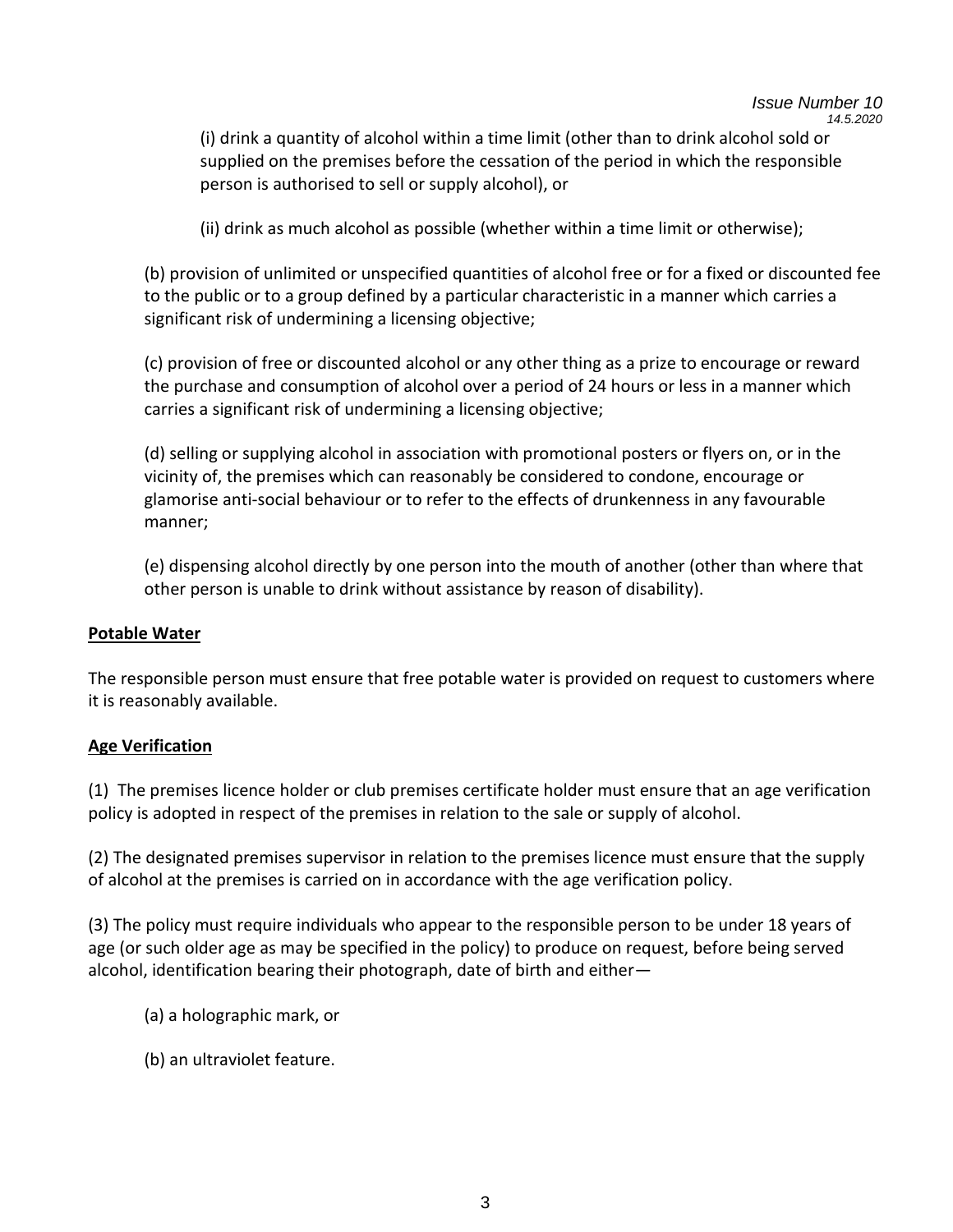## **Small Measures**

The responsible person must ensure that—

(a) where any of the following alcoholic drinks is sold or supplied for consumption on the premises (other than alcoholic drinks sold or supplied having been made up in advance ready for sale or supply in a securely closed container) it is available to customers in the following measures—

(i) beer or cider: ½ pint;

(ii) gin, rum, vodka or whisky: 25 ml or 35 ml; and

(iii) still wine in a glass: 125 ml;

(b) these measures are displayed in a menu, price list or other printed material which is available to customers on the premises; and

(c) where a customer does not in relation to a sale of alcohol specify the quantity of alcohol to be sold, the customer is made aware that these measures are available."

## **Sales Of Alcohol Below The Permitted Price**

(1) A relevant person shall ensure that no alcohol is sold or supplied for consumption on or off the premises for a price which is less than the permitted price.

(2) For the purposes of the condition set out in paragraph  $1-$ 

(a)"duty" is to be construed in accordance with the Alcoholic Liquor Duties Act 1979;

(b)"permitted price" is the price found by applying the formula—

 $P = D + (D \times V)$ 

where—

- (i) P is the permitted price,
- (ii) D is the amount of duty chargeable in relation to the alcohol as if the duty were charged on the date of the sale or supply of the alcohol, and
- (iii) V is the rate of value added tax chargeable in relation to the alcohol as if the value added tax were charged on the date of the sale or supply of the alcohol;
- (c) "relevant person" means, in relation to premises in respect of which there is in force a premises licence—
- (i) the holder of the premises licence,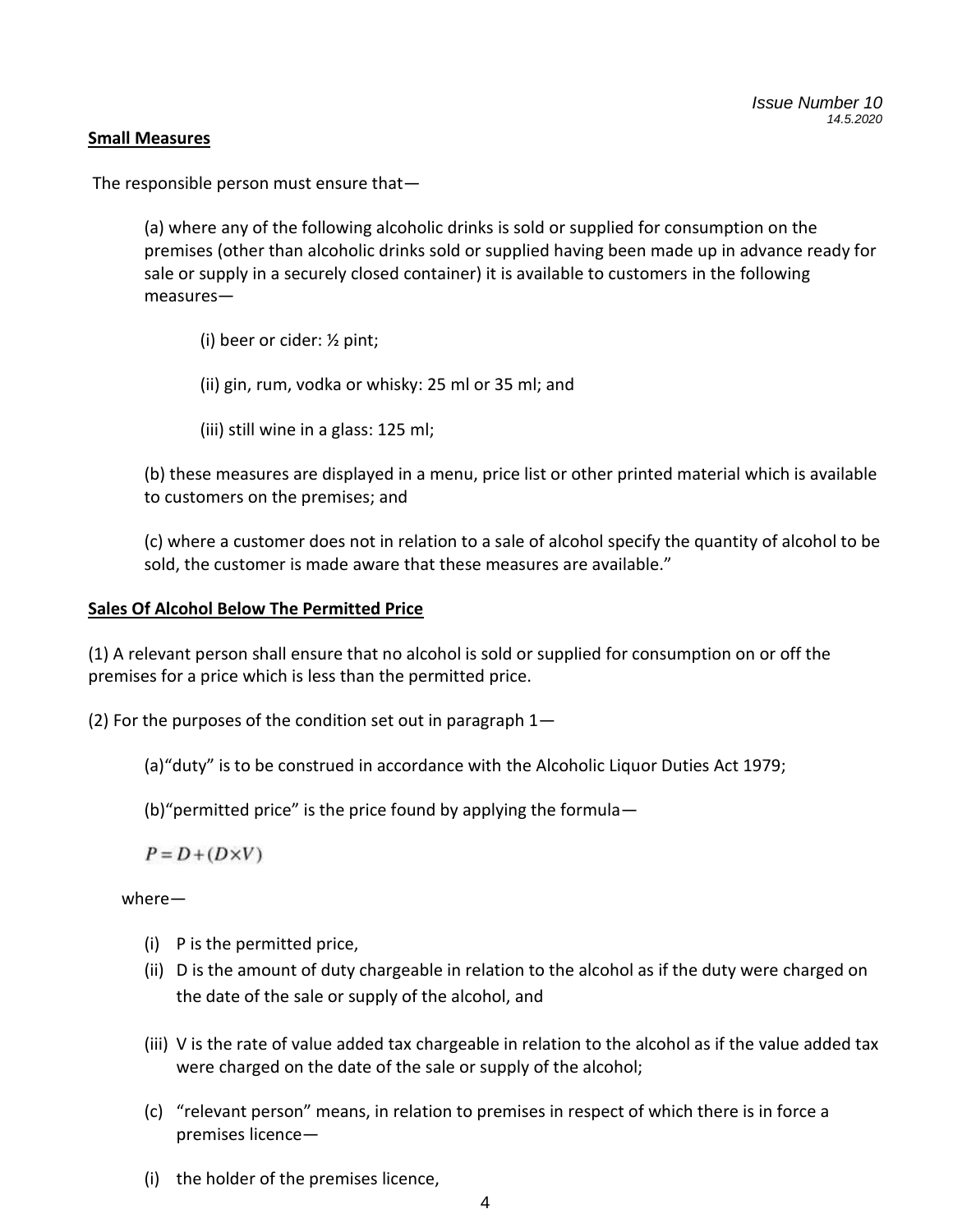- (ii) the designated premises supervisor (if any) in respect of such a licence, or
- (iii) the personal licence holder who makes or authorizes the supply of alcohol under such a licence;
- (d) "relevant person" means, in relation to premises in respect of which there is in force a club premises certificate, any member or officer of the club present on the premises in a capacity which enables the member or officer to prevent the supply in question; and
- (e) "value added tax" means value added tax charged in accordance with the Value Added Tax Act 1994

(3) Where the permitted price given by Paragraph (b) of paragraph (2) would (apart from this paragraph) not be a whole number of pennies, the price given by that sub-paragraph shall be taken to be the price actually given by that sub-paragraph rounded up to the nearest penny.

. (4) (1)Sub-paragraph (2) applies where the permitted price given by Paragraph (b) of paragraph 2 on a day ("the first day") would be different from the permitted price on the next day ("the second day") as a result of a change to the rate of duty or value added tax.

(2) The permitted price which would apply on the first day applies to sales or supplies of alcohol which take place before the expiry of the period of 14 days beginning on the second day

# **Exhibition of Films**

Admission of children (i.e. persons under the age of 18 years) to any exhibition of film must be restricted in accordance with any certificate and/or recommendation relating to that film made by the British Board of Film Classification

## **Door Supervision**

Any person exercising a security activity (as defined by paragraph 2(1)(a) of schedule 2 of the Private Security Industry Act 2001) shall be licensed by the Security Industry Authority. Any such person shall be employed at the premises at the discretion of the Licence Holder/Designated Premises Supervisor and shall display their name badge at all times when on duty.